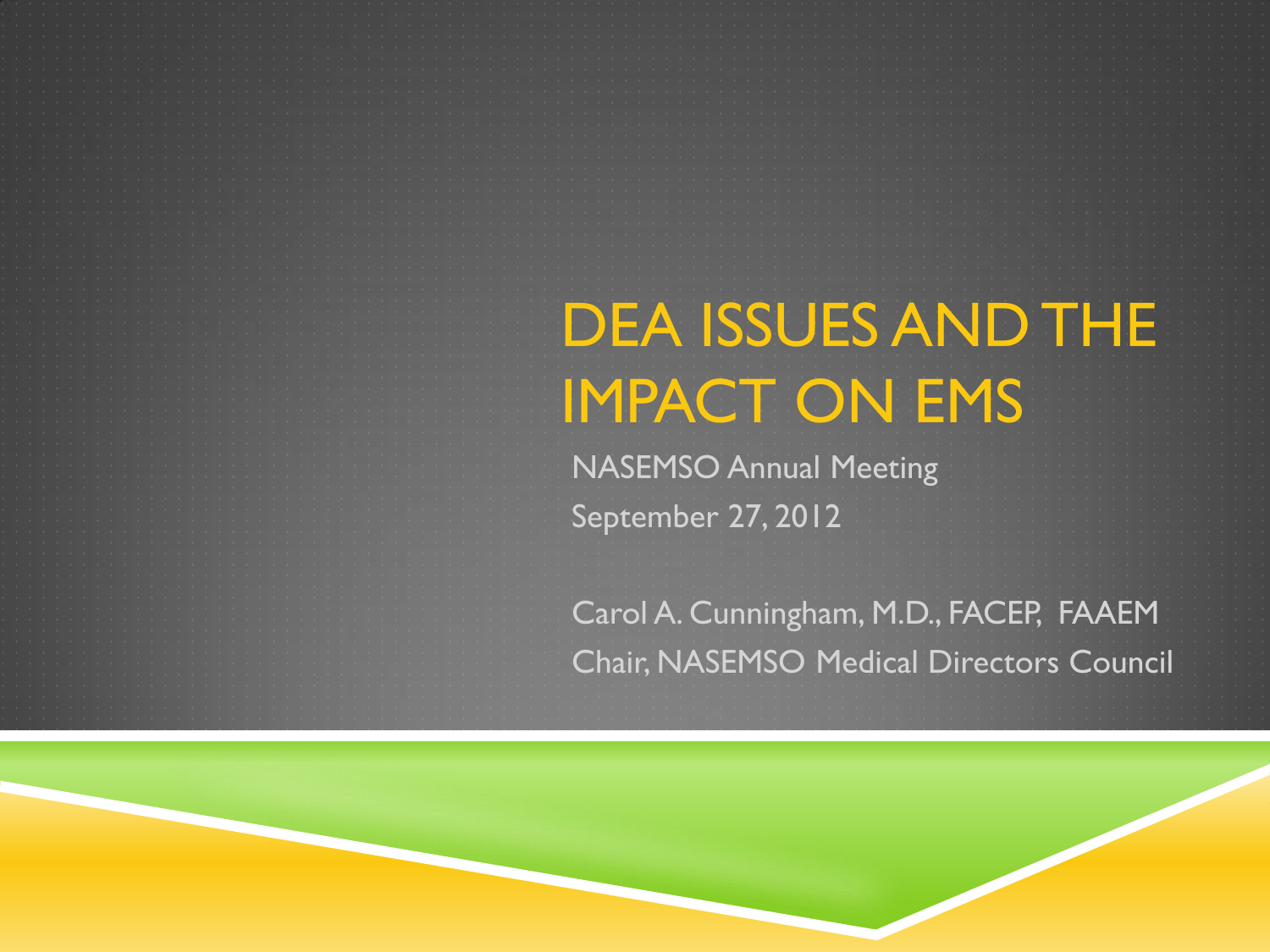## THE NETWORK

**Drug Enforcement Agency (DEA)** Food and Drug Administration (FDA) Pharmaceutical Manufacturers **Hospitals Pharmacies EMS (Providers and Medical Directors) Patients**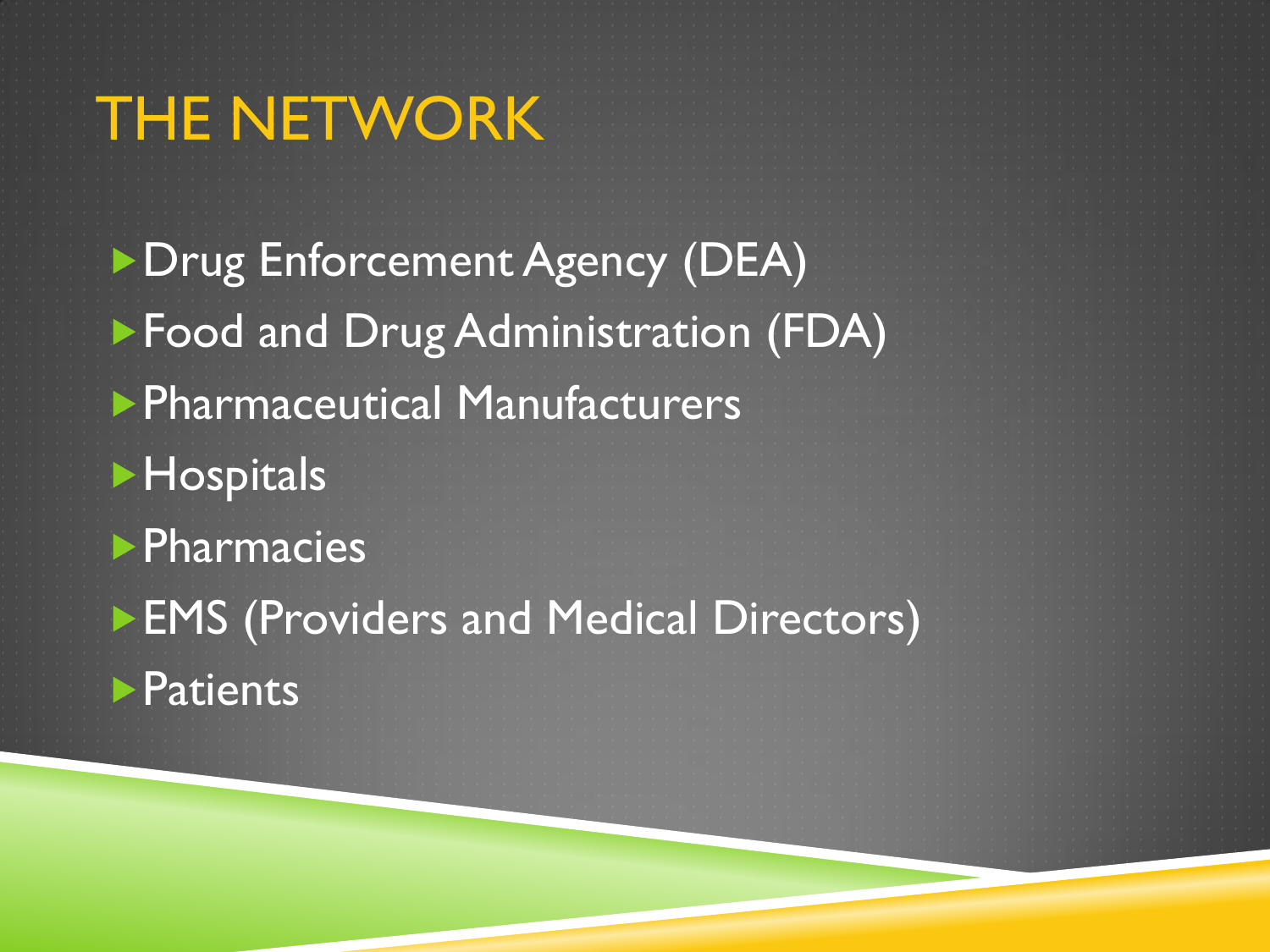## ORGANIZATIONAL MISSION FDA DEA

- U.S. Department of Health and Human Services
- $\blacktriangleright$  Public health/patient safety
- Scheduled and non-scheduled medications included along with food, blood, medical and radiation-emitting devices, vaccines, cosmetics, tobacco and veterinary products
- ▶ U.S. Department of Justice
- **Law enforcement/diversion control** systems/drug trade and trafficking Scheduled medications, legal and illegal narcotics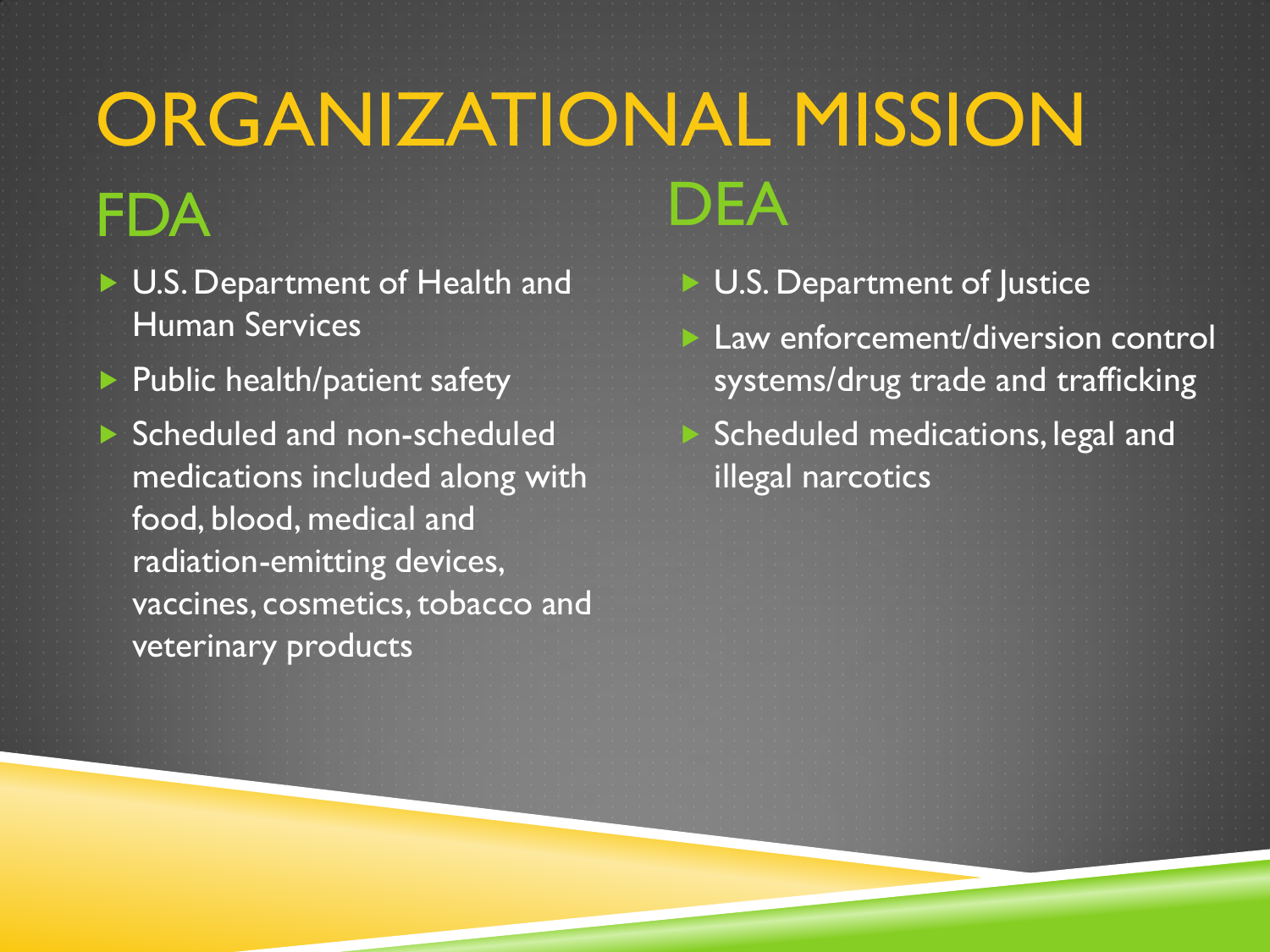# FDA PENALTIES

▶ Cessation of manufacturing of medication **Restriction in manufacturing or administration of** medication

Seize, arrest, and prosecute for the possession and sale of non-FDA approved substances

Advisory role, rather than a primary role, during admonishment, citation, or litigation against physicians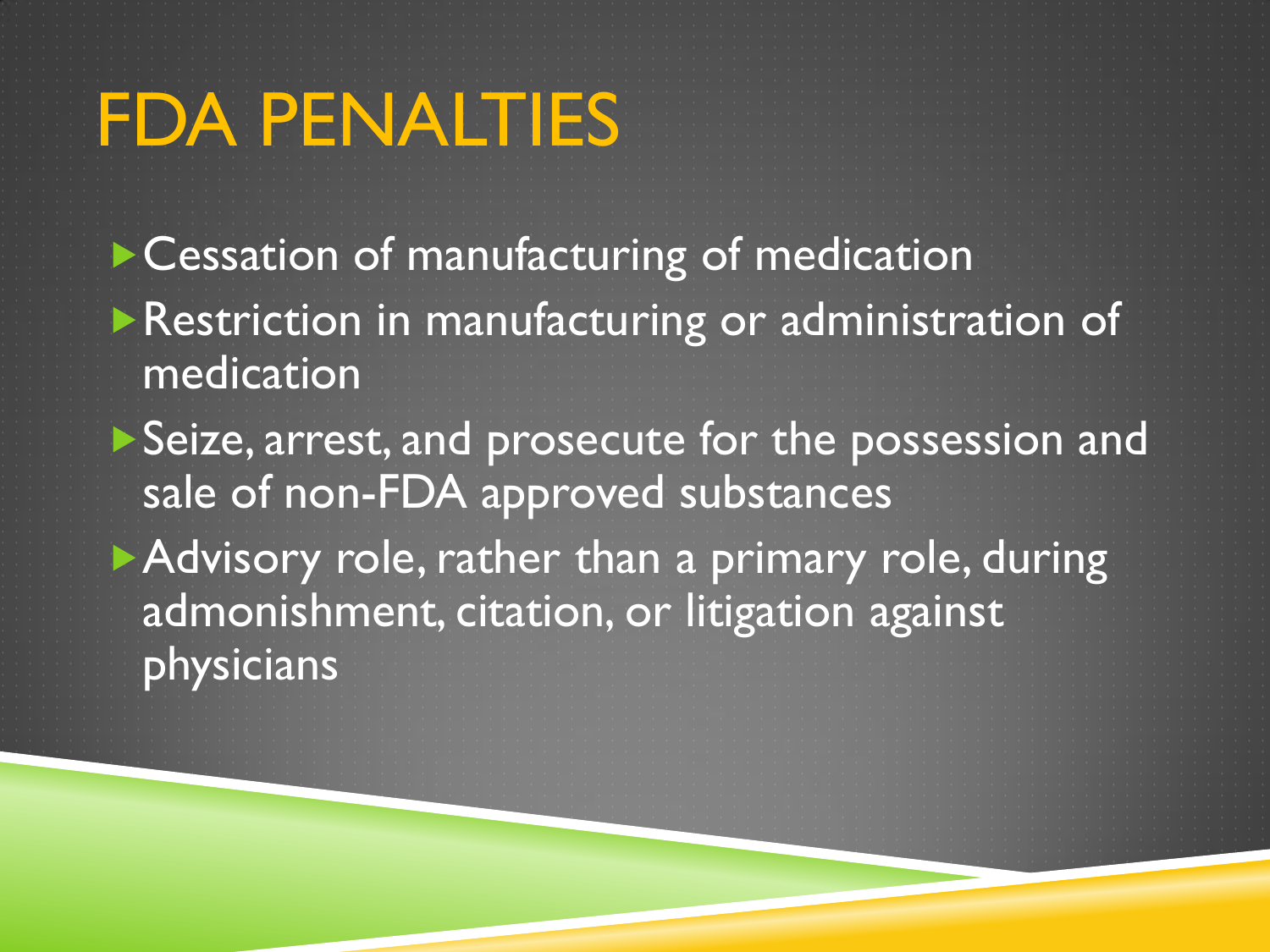## DEA PENALTIES

- **Restriction of scheduled medication** categories issued on a DEA narcotics registration
- **In Issuance of fines** ▶ Citation of a DEA narcotic registration **Revocation of a DEA narcotic registration**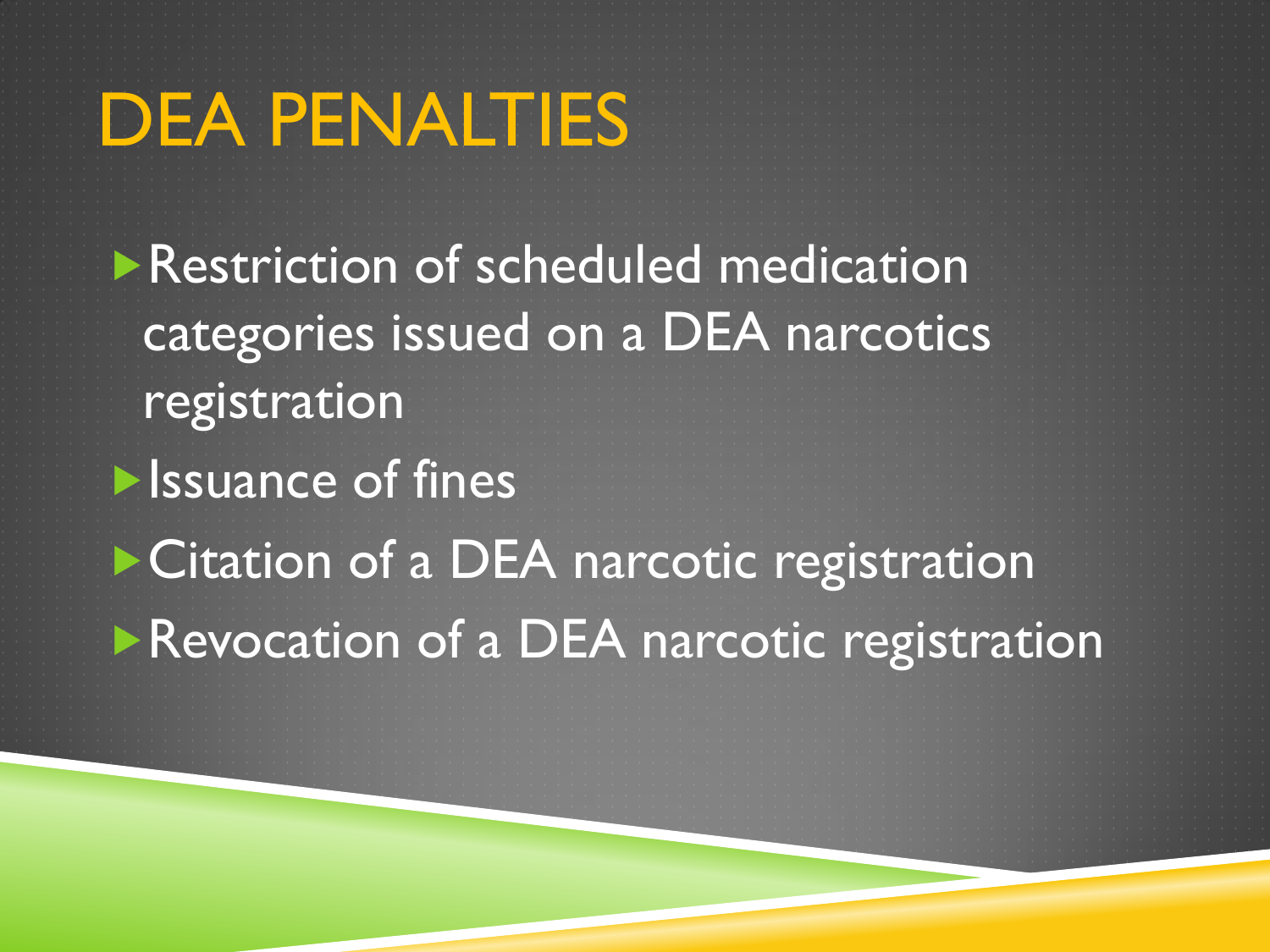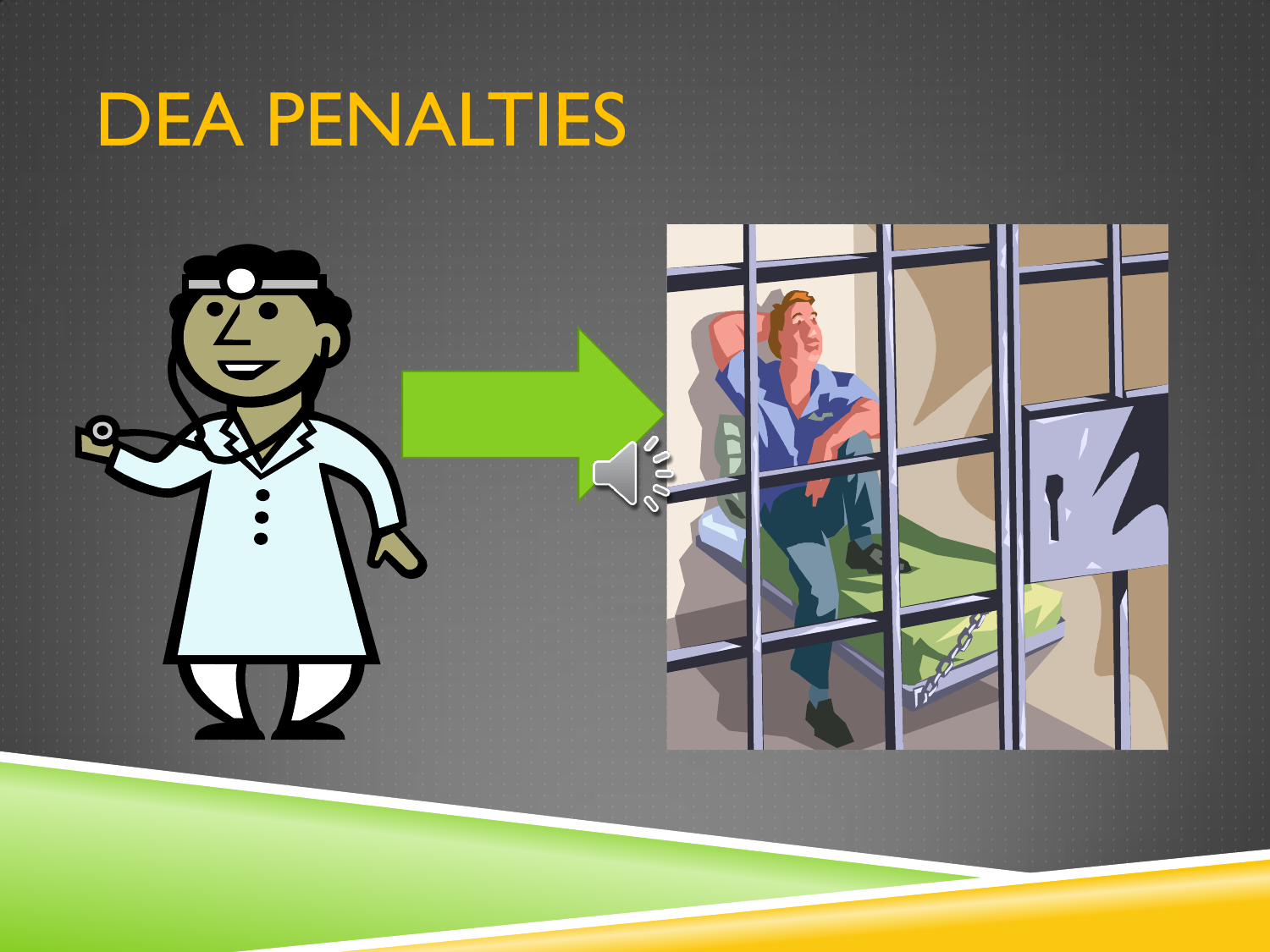DEA WORKGROUP Sabina Braithwaite, MD, MPH Chair, EMS Committee, ACEP ▶ Carol Cunningham, MD Chair, Medical Directors Council, NASEMSO **Film Cusick, MD**  Chair, EMS Section, ACEP Brent Myers, MD, MPH Member-at Large, Board of Directors, NAEMSP Allen Yee, MD EMS Committee, AAEM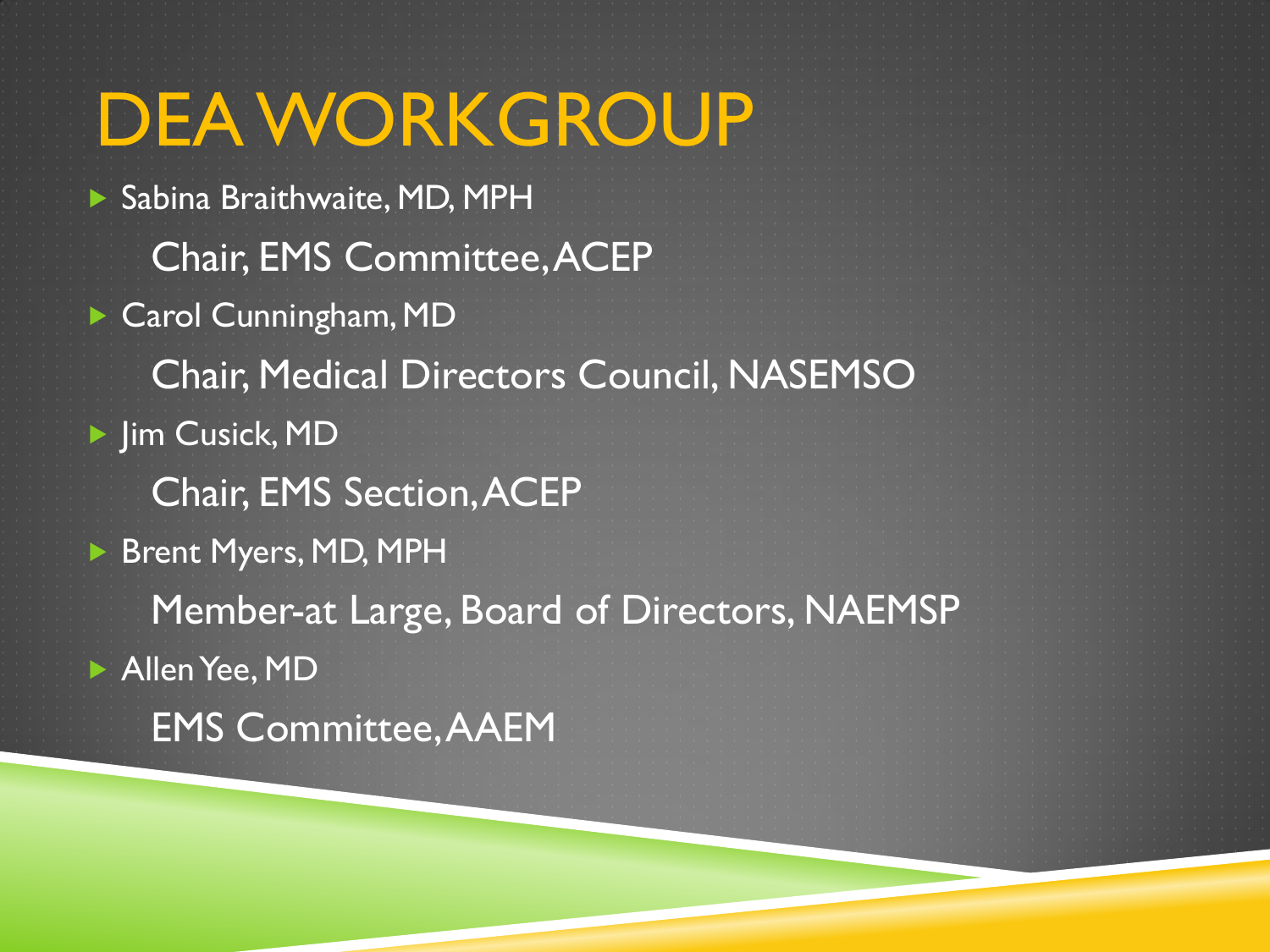DEA MULTI-ORGANIZATIONAL TASK FORCE **>ACEP**  -Dr. Sabina Braithwaite -Dr. Joseph Holley -Dr. Jeffrey Goodloe -Dr. Craig Manifold **>AAEM**  -Dr. Allen Yee NAEMSP -Dr. J. Brent Myers **ENASEMSO**  -Dr. Carol Cunningham -Dr. Joe Nelson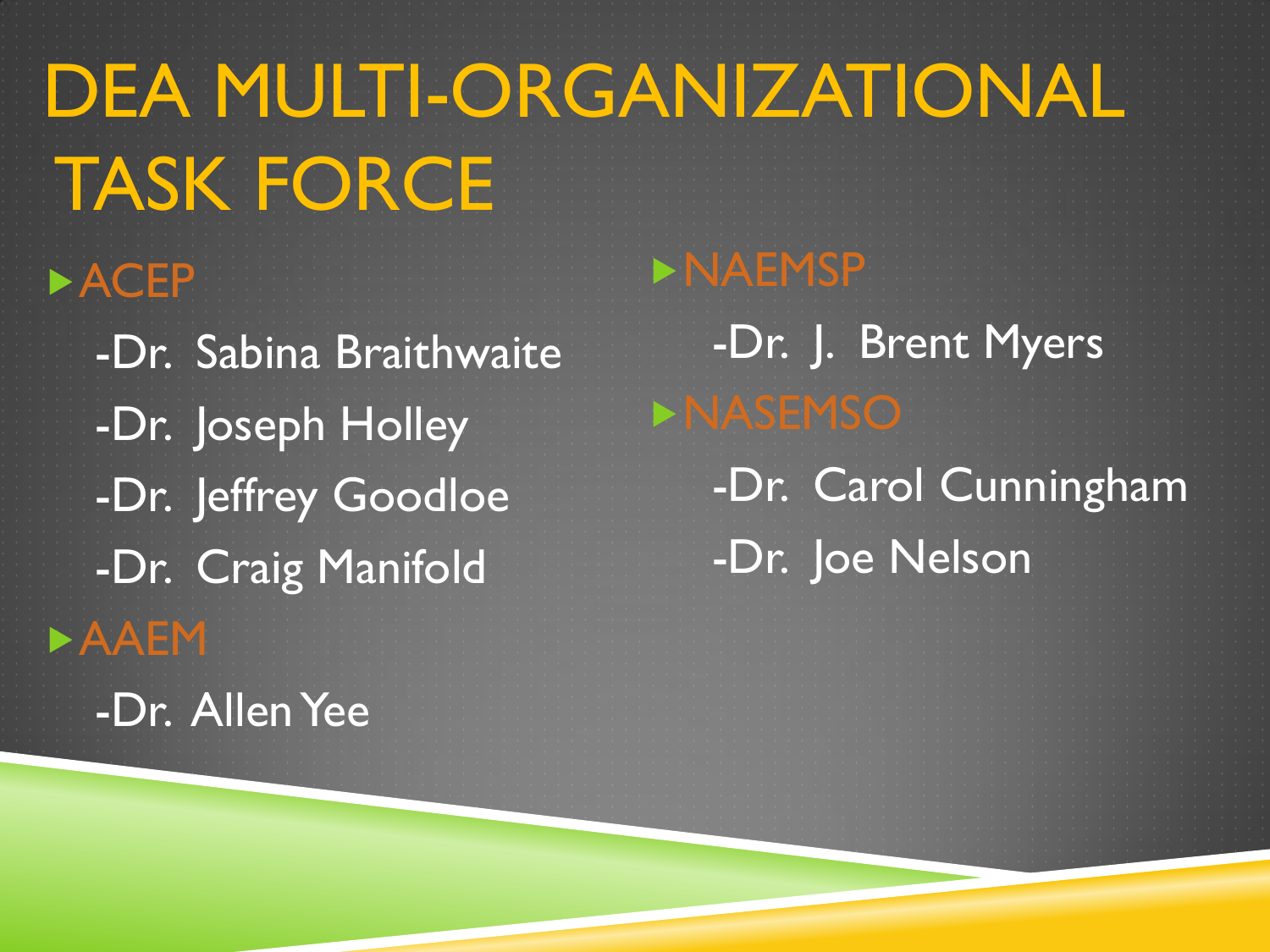## PINNACLE EVENTS

- ▶ October 31, 2011: Presidential Executive Order to the U.S. Department of Health and Human Services, the FDA, and to pharmaceutical manufacturers
- ▶ March 13, 2012: FICEMS TWG to move the DEA Medical Director Workgroup's proposal to FICEMS
- ▶ April 5, 2012: ACCT/ACEP letter to House of Representatives
- ▶ April 6, 2012: International Association of EMS Chief and EMS Labor Alliance letter to President Obama
- ▶ April 16, 2012: ASPR Workshop on Drug Shortages and EMS
- IV Uly 13, 2012: ASTHO Emergency Care Drug Shortage National **Workgroup**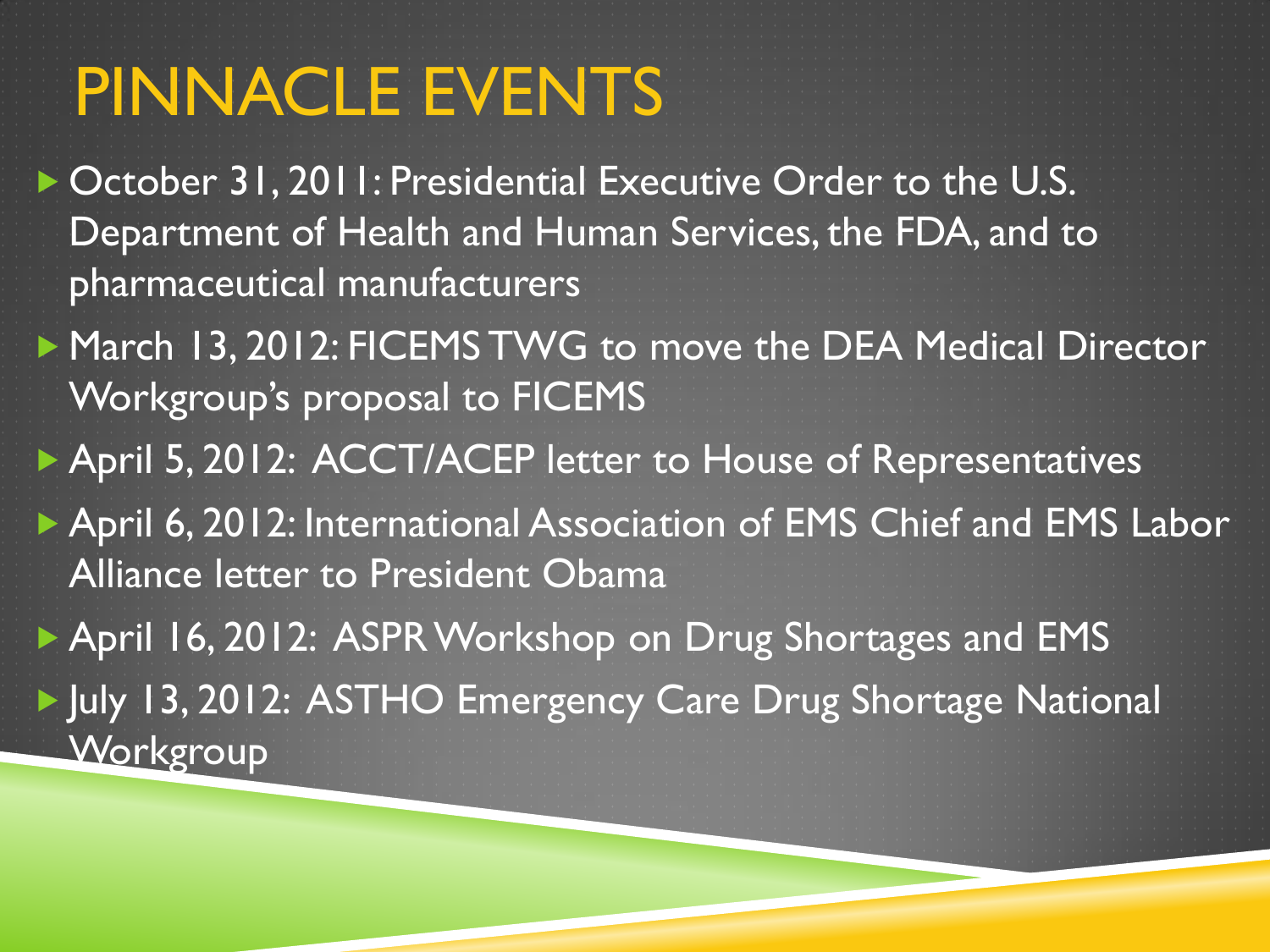## UNRESOLVED HURDLES

- Off-line medical direction and administration of scheduled medications
- ▶ DEA narcotic registrations of EMS agencies, hospitals, and physicians
- **Utilization/distribution of scheduled medications from the Strategic** National Stockpile assets
- **EMS** medical director risk
	- Provision of medical direction/protocols
	- Diversion prevention, detection, and reporting

 Patient risk secondary to lack of availability and/or administration of scheduled medications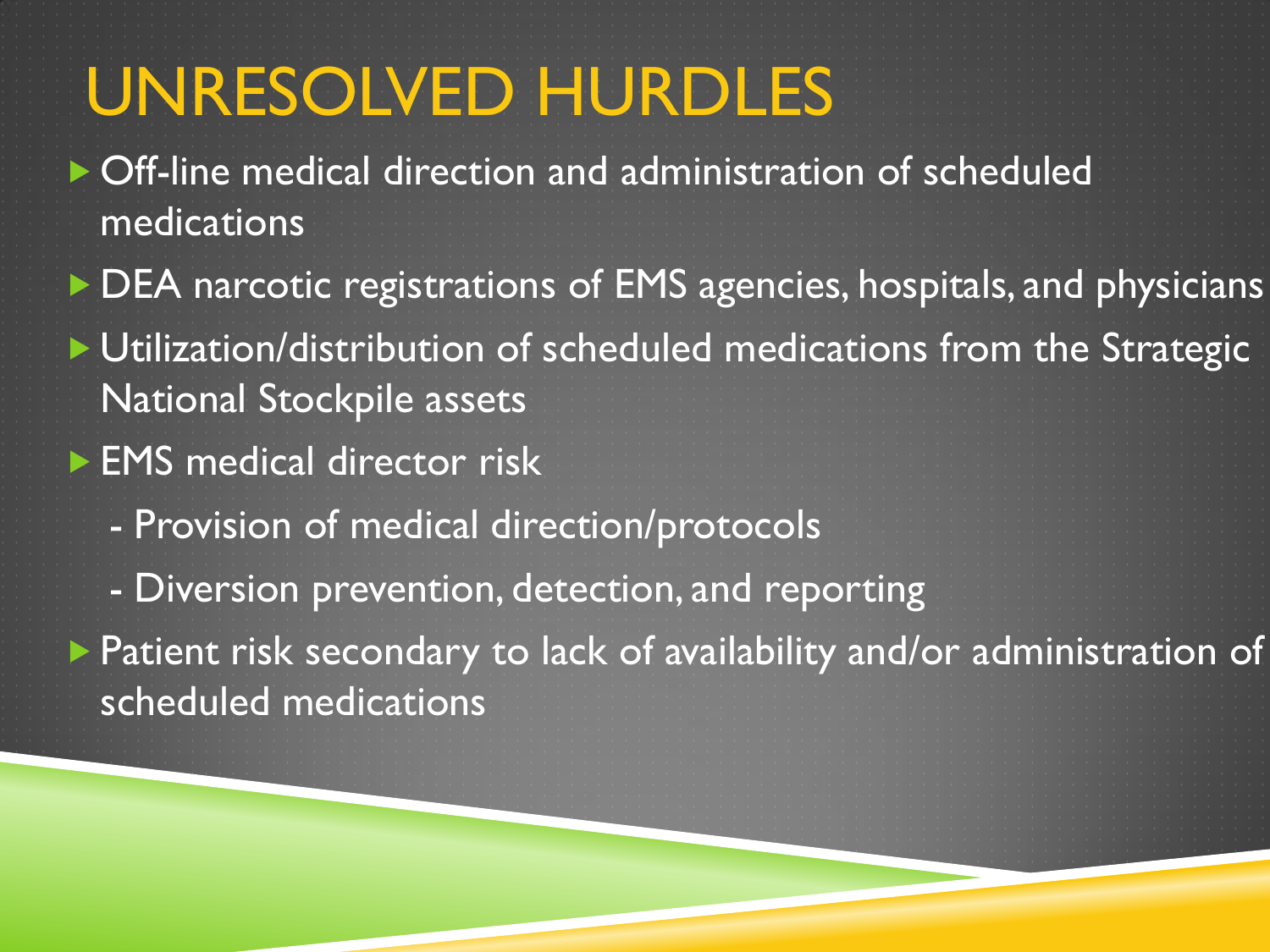## SHORT-TERM SOLUTIONS

**Provision of detailed information regarding current DEA** regulations and procedures to all EMS colleagues

**Encourage EMS medical directors to create "just in time"** prehospital protocols for alternative scheduled (and nonscheduled) medications if legislatively permitted

 Enhance networking with hospitals, pharmacies, and other EMS partners to explore viable options

 $\blacktriangleright$  Initiate a formal relationship/liaison with the DEA agents assigned to the local and state jurisdictions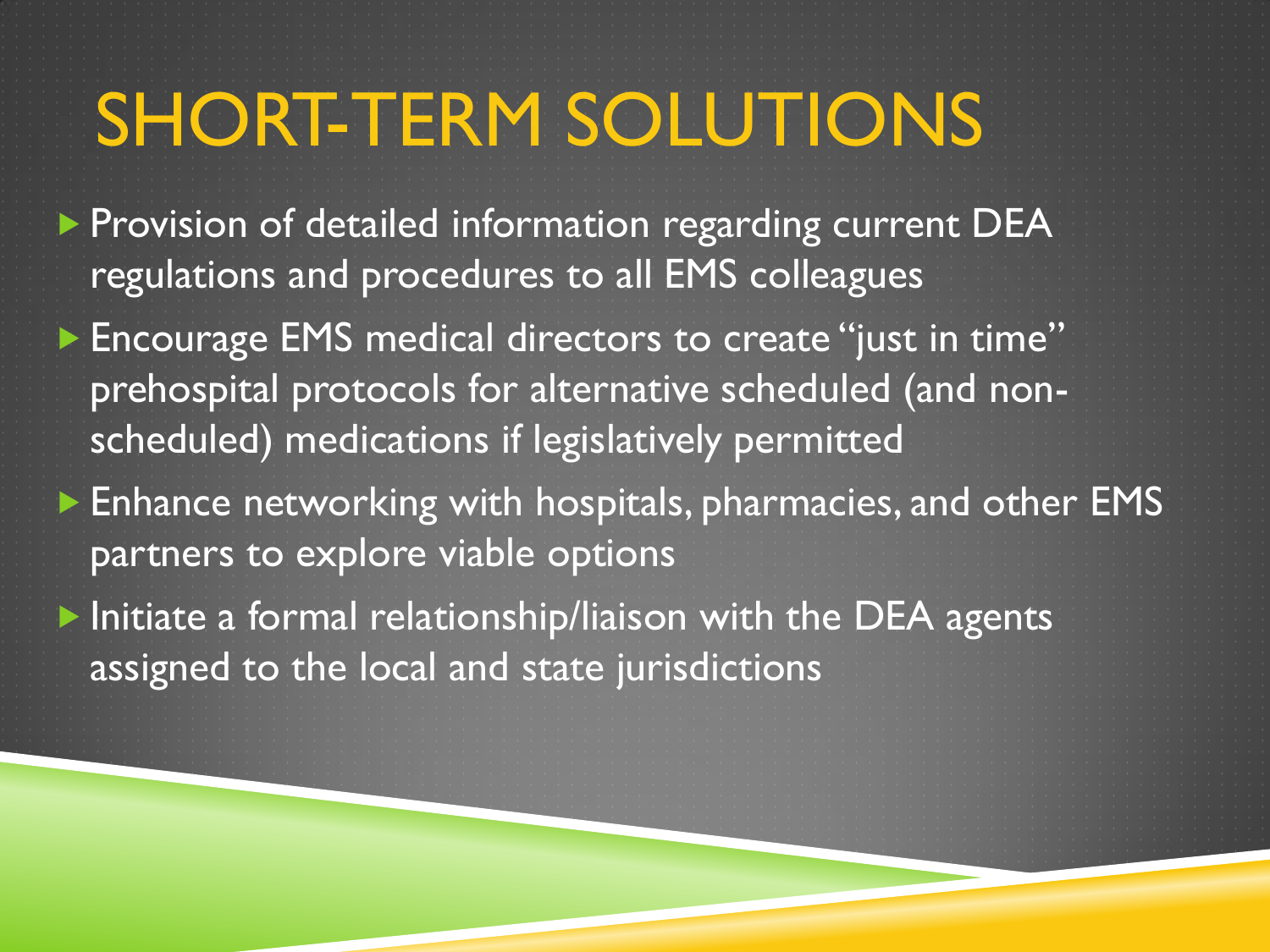### UNTAPPED OPPORTUNITIES

- **Prevention of medication shortage by utilization of any available** avenue
- **Prioritize the provision of critical lifesaving medications to EMS** agencies
- Early notification of medication shortages by pharmaceutical manufacturers
- Waiver of additional fees for federal and state pharmaceutical licensure amendments that are associated with a medication shortage
- **Federal-based cost-effective shelf life extension programs**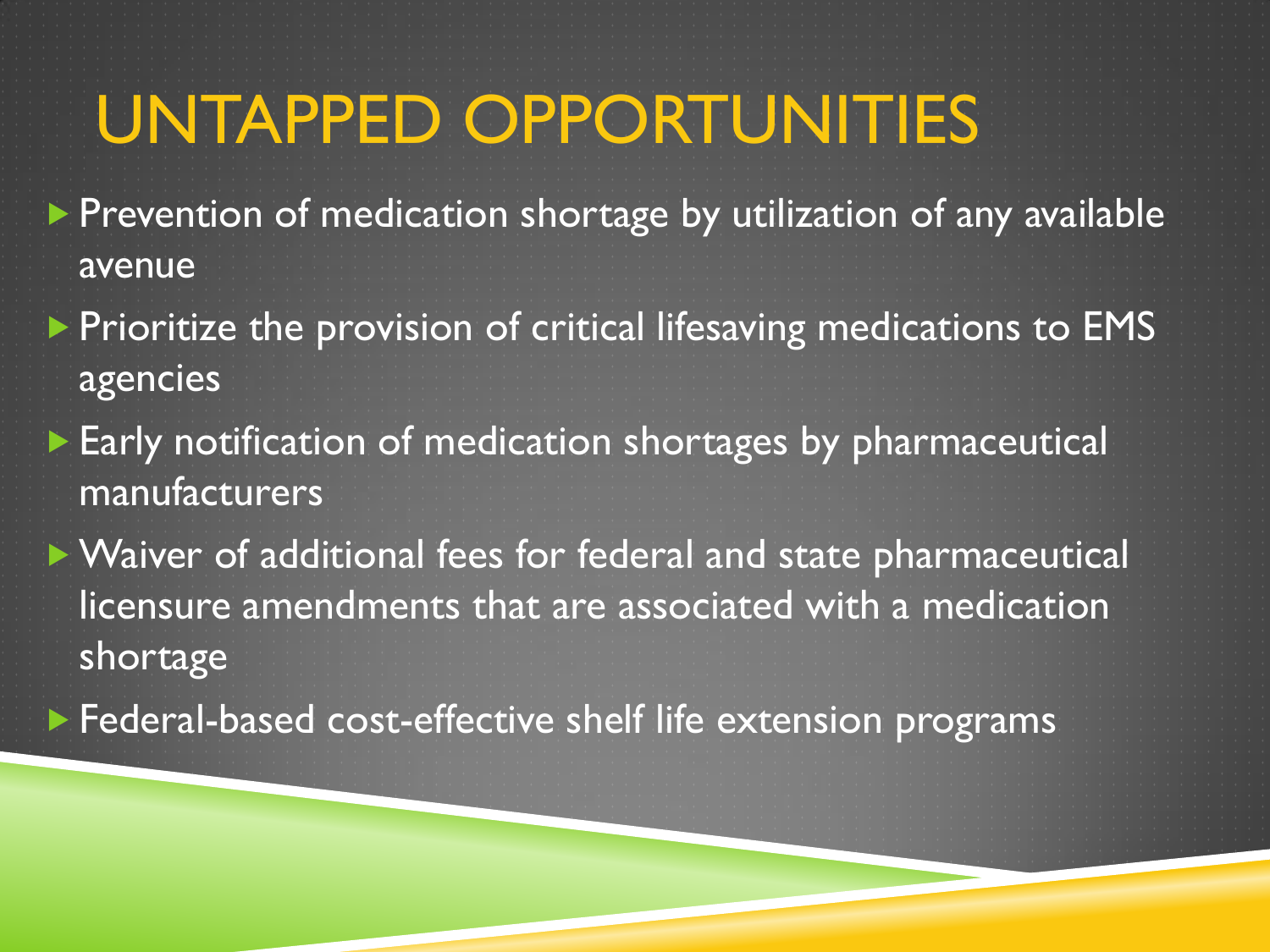## LONG-TERM SOLUTIONS

- **Provision of a foundation of knowledge of the critical** needs of EMS to all involved parties
- **Incorporation of EMS-specific administrative and** operational factors into future DEA regulations
- **Establishment of a formal EMS liaison or designated** legislative committee position within the DEA
- **Ongoing relationship of FICEMS with the DEA to** ensure coordination to meet the needs of the dynamic and progressive practice and profession of EMS